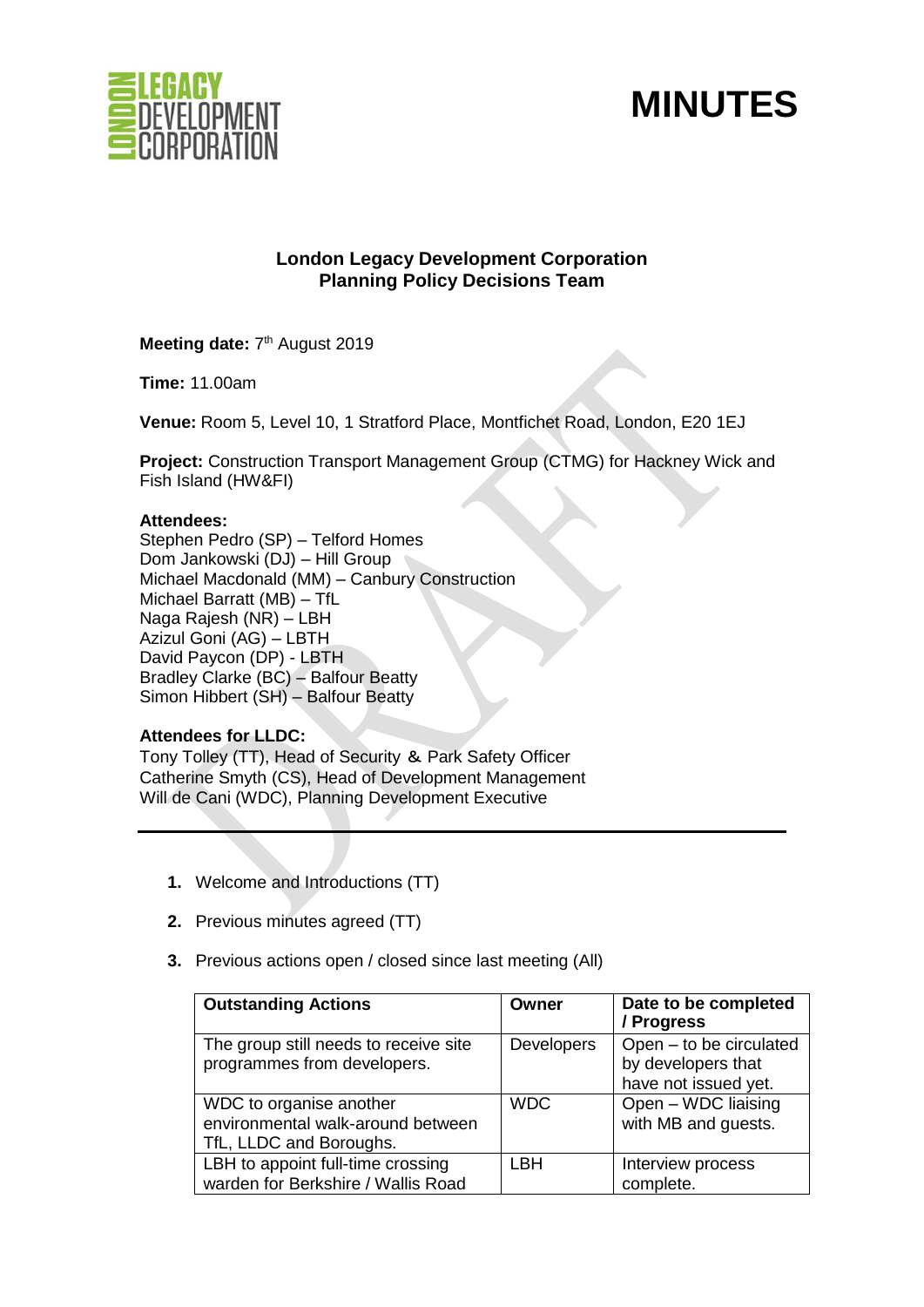- **4.** Review of Environmental-walk
- WDC and MB presented findings from environmental walk-around on 24<sup>th</sup> July 2019.
- MB outlined the potential innovative technologies that could be used for plant / equipment, particularly in relation to extreme weather.
- MB to contact Charles Stevenson regarding plant / machinery details to ensure best practice and mitigate safety risks of road-using plant.
- WDC and MB to arrange another environmental walk around with visually and physically impaired guests.
- **5.** Discussion on development sites (All)

### *Telford Homes – Wallis Road*

- *SP updated the group in relation to the latest works and confirmed excavation works are continuing on parts of the site.*
- *SP confirmed that construction on raft foundations has been completed on one block and they are now continuing to work on the next block foundations.*
- *SP confirmed that they are aiming to complete the majority of the basement excavation works by the end of August, before the school term re-starts.*
- *SP confirmed that the central area excavation works are currently programmed for the end of October / November and will run for a period of roughly 3-4 weeks. The excavation works are required to support installation of utilities and services.*
- *SP confirmed that the number of complaints has reduced in recent weeks but likely due to the school holidays.*
- *SP confirmed that the tower crane is now in place for above ground construction of the first block.*

#### *Canbury Construction – Wallis Road & Berkshire Road*

- *MM updated group confirming that piling work has commenced on site as of 1 st July.*
- *MM confirmed that the piling work is likely to be ongoing for roughly 2-3 weeks and expected to finish at the end of the w/c 12/08.*
- *MM Confirmed that monitoring of odour levels is continuing on site and has not breached the approved threshold.*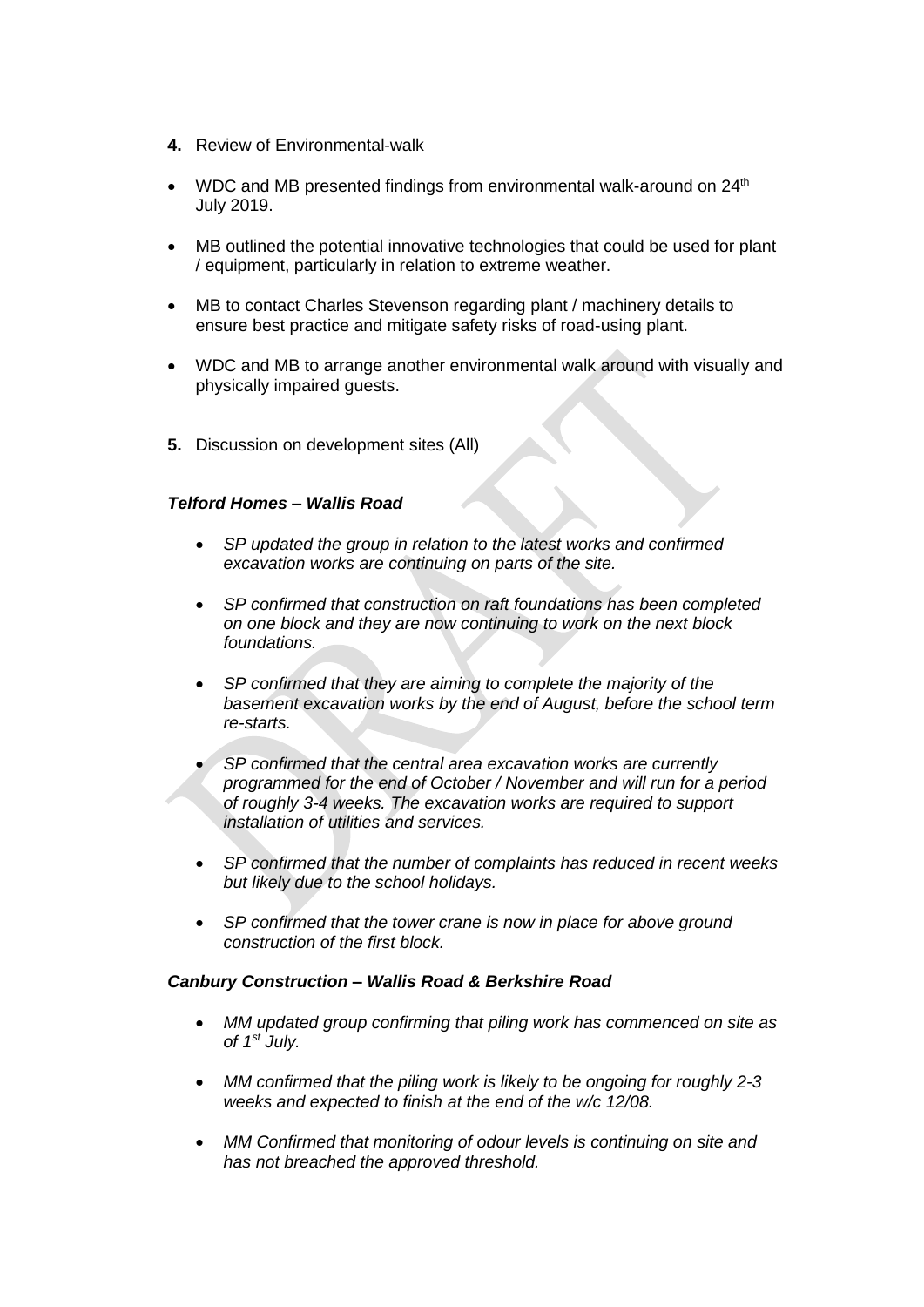- *MM confirmed that piling caps work for ground floor slab is expected to go on for approximately 6 weeks*
- *MM confirmed that the are currently working at a rate of roughly 20 piles per day, equating to roughly 4-5 vehicle movements to and from the site, via the Berkshire Road entrance.*

## *L&Q – Bream Street*

- *JB emailed prior to the meeting that he or any other L&Q representative was unable to attend the meeting. JB updated the group via email.*
- *JB confirmed that progress on site is going well and all 6 blocks are currently under construction.*
- *JB confirmed that the light weight steel frames are now completed and they are now starting to complete the internal works to 2 blocks ready for the first handover in January 2020.*
- *JB confirmed that they have not received any further complaints since the Thames Water leak on 3rd July.*
- *JB confirmed that they have reduced their deliveries to the Bream Street gate by 70% and this helping relationship with residents opposite Bream Street gate.*
- *The group discussed the potential for street art to be piloted along the Bream Street hoardings.*
- *MB outlined previous projects where this has been done in sections and framed along Hoardings, rather than entire hoarding area.*
- *LBTH raised concern over street art and their own recently adopted graffiti policy.*
- *LBTH agreed to issue graffiti policy update to group once available.*

## *Hill Group – Wyke Road*

- *DJ confirmed that they are staring to wind down on Phases 1 and 2. Phase 1 is now complete and basement entrance open and in use. Phase 2 is in completion phase and currently working on internals.*
- *DJ confirmed that roughly 250 units have been handed over as part of Phase 1 and approximately 230 are now occupied on the site to the east. Therefore, they are aware of on-site amenity impact that they need to monitor.*
- *DJ confirmed that the S278 Agreement works will hopefully be complete in the next few months.*
- *DJ confirmed that Phase 3 (in the corner of the site) is starting to increase in works and will be accessed via vehicle gate from the corner of Wyke and Smeed Roads.*
- *DJ confirmed that Phase 3 is currently a 2-year programme.*